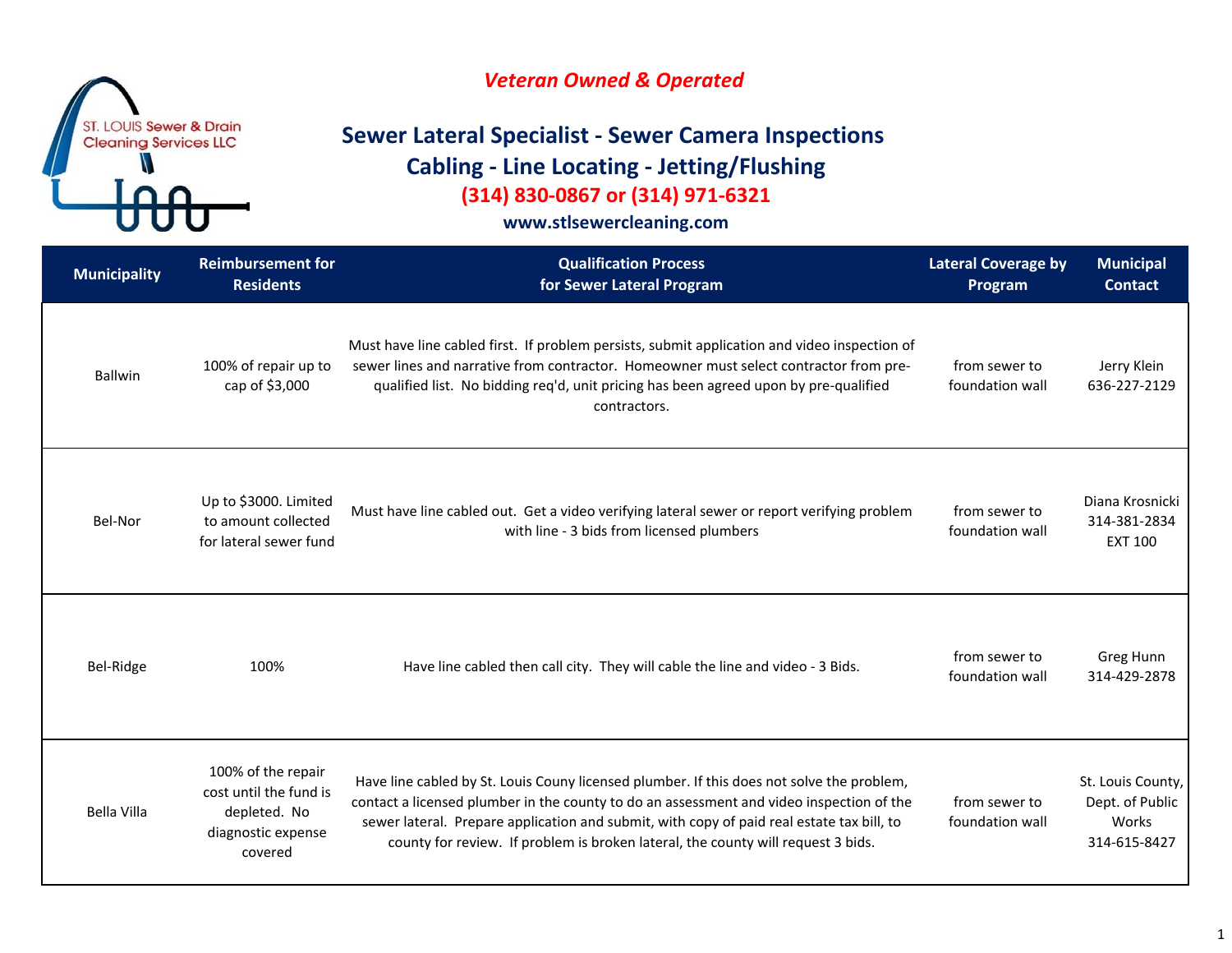

# **Sewer Lateral Specialist ‐ Sewer Camera Inspections Cabling ‐ Line Locating ‐ Jetting/Flushing (314) 830‐0867 or (314) 971‐6321**

| <b>Municipality</b>        | <b>Reimbursement for</b><br><b>Residents</b> | <b>Qualification Process</b><br>for Sewer Lateral Program                                                                                                                                                                                                                    | <b>Lateral Coverage by</b><br>Program  | <b>Municipal</b><br><b>Contact</b>                   |
|----------------------------|----------------------------------------------|------------------------------------------------------------------------------------------------------------------------------------------------------------------------------------------------------------------------------------------------------------------------------|----------------------------------------|------------------------------------------------------|
| Bellefontaine<br>Neighbors | diagnostic expense<br>covered                | 100% Repair Cost. No Have line cabled if that does not resolve the problem, have video of sewer made bring copy<br>in to city hall along with copy of paid real estate tax bill. Committee looks at video - if<br>determined to be broken city hires plumber to make repair. | from house connection                  | <b>Ted Stocker</b><br>314-867-0076<br><b>EXT 226</b> |
| <b>Bellerive</b>           | \$500                                        | 3 Bids - Video Inspection - Submit bill.                                                                                                                                                                                                                                     | from sewer to<br>foundation wall       | Diana Krosnicki<br>314-381-2834<br><b>EXT 100</b>    |
| Berkeley                   | 100%                                         | Owner must have a camera dye test performed. Owner must contact three(3) plumbers<br>before any work is performed and the City of Berkeley will select the lowest bidder upon<br>completion of application for sewer lateral repair. City will pay contractor directly.      | from sewer to<br>foundation wall       | Sarita Kimble<br>314-537-3313                        |
| <b>Beverly Hills</b>       | Up to \$1,000                                | Inspection by licensed plumber on list provided by city. A video is required and must be<br>approved by the board                                                                                                                                                            | From right-ofway to<br>foundation wall | Joe Collins<br>314-382-6544                          |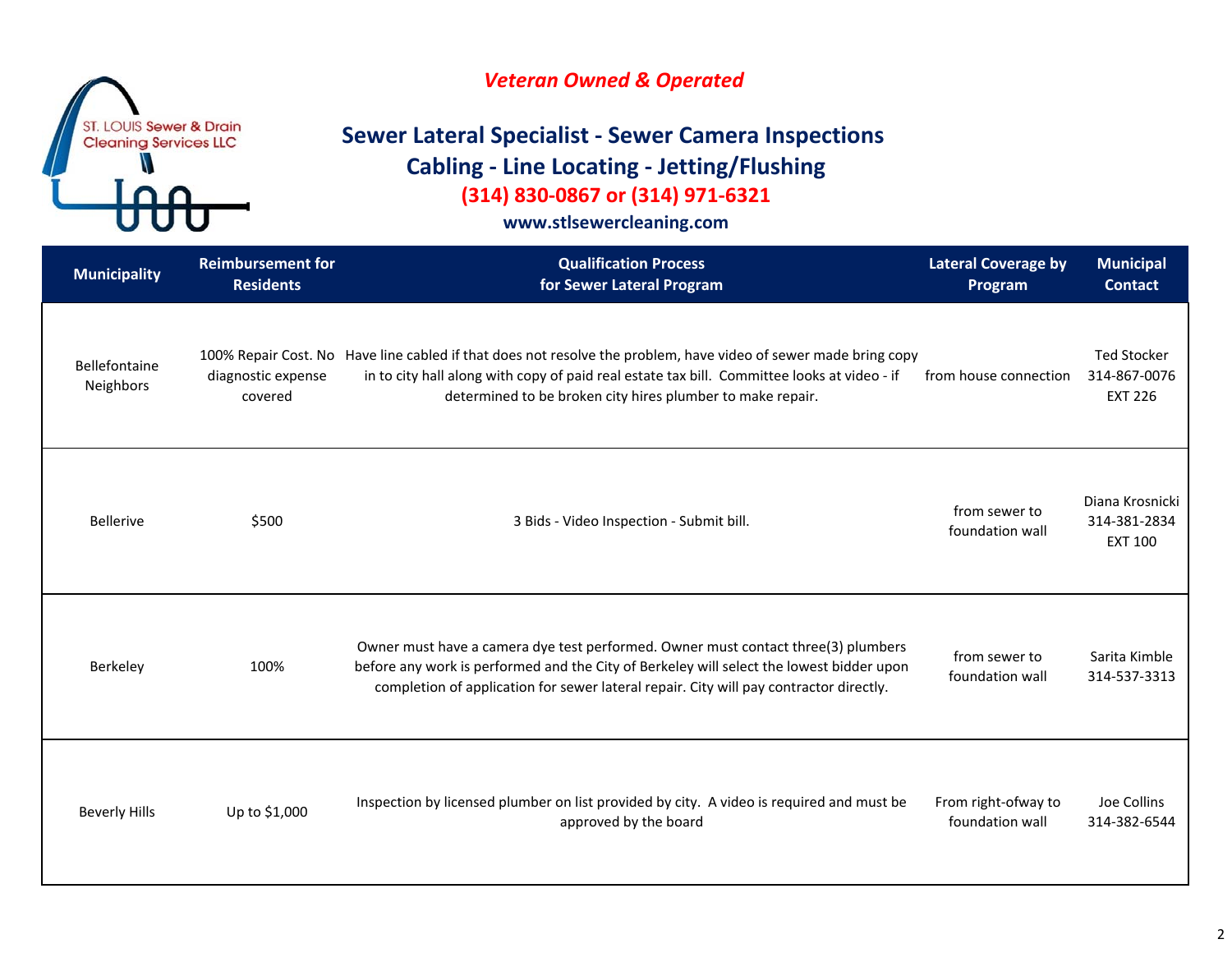

# **Sewer Lateral Specialist ‐ Sewer Camera Inspections Cabling ‐ Line Locating ‐ Jetting/Flushing (314) 830‐0867 or (314) 971‐6321**

| <b>Municipality</b>       | <b>Reimbursement for</b><br><b>Residents</b>                                            | <b>Qualification Process</b><br>for Sewer Lateral Program                                                                                                                                                                                                                                                                                                                                       | <b>Lateral Coverage by</b><br>Program | <b>Municipal</b><br><b>Contact</b>              |
|---------------------------|-----------------------------------------------------------------------------------------|-------------------------------------------------------------------------------------------------------------------------------------------------------------------------------------------------------------------------------------------------------------------------------------------------------------------------------------------------------------------------------------------------|---------------------------------------|-------------------------------------------------|
| <b>Black Jack</b>         | 75% of the lowest bid<br>up to \$3,000<br>contribution by Black<br>Jack                 | Have lateral cabled by a licensed plumber or drainlayer first. If unsuccessful, have lateral<br>video inspected, and have a sketch prepared by plumber/ drainlayer. Submit with paid St.<br>Louis County tax bill, and bids from 3 approved plumbers/ drainlayers, to City Hall.<br>Homeowner must contact their insurance company to see if they will cover a portion of the<br>cost of repair | from sewer to<br>foundation wall      | 314-355-0400                                    |
| <b>Breckenridge Hills</b> | 100% of repair                                                                          | Current Paid Tax Bill, Video of Break, fill out application, city gets 3 bids and they select the<br>lowest bid.                                                                                                                                                                                                                                                                                | from sewer to<br>foundation wall      | James Corbett<br>314-427-6868<br><b>EXT 132</b> |
| Brentwood                 | 100%                                                                                    | Call Sewer Hotline, the city sends a company out to check the problem and if there is a<br>problem, the city will pay to have it fixed.                                                                                                                                                                                                                                                         | from sewer to<br>foundation wall      | Jim Nahmensen<br>314-963-8643                   |
| <b>Bridgeton</b>          | Up to \$10,000 and<br>then 50% of second<br>\$10,000.<br>Reimbursement for<br>the video | Owner must attempt to clean it at their expense then obtain video inspection and estimate<br>of repair, if over \$3,500.00 resident has to obtain 2 more bids, submit copy of clean-out bill<br>assuring that has been paid. Resident must also submit copy of current paid real estate<br>property tax bill.                                                                                   | from sewer to<br>foundation wall      | Robert Gunn<br>314-739-7665                     |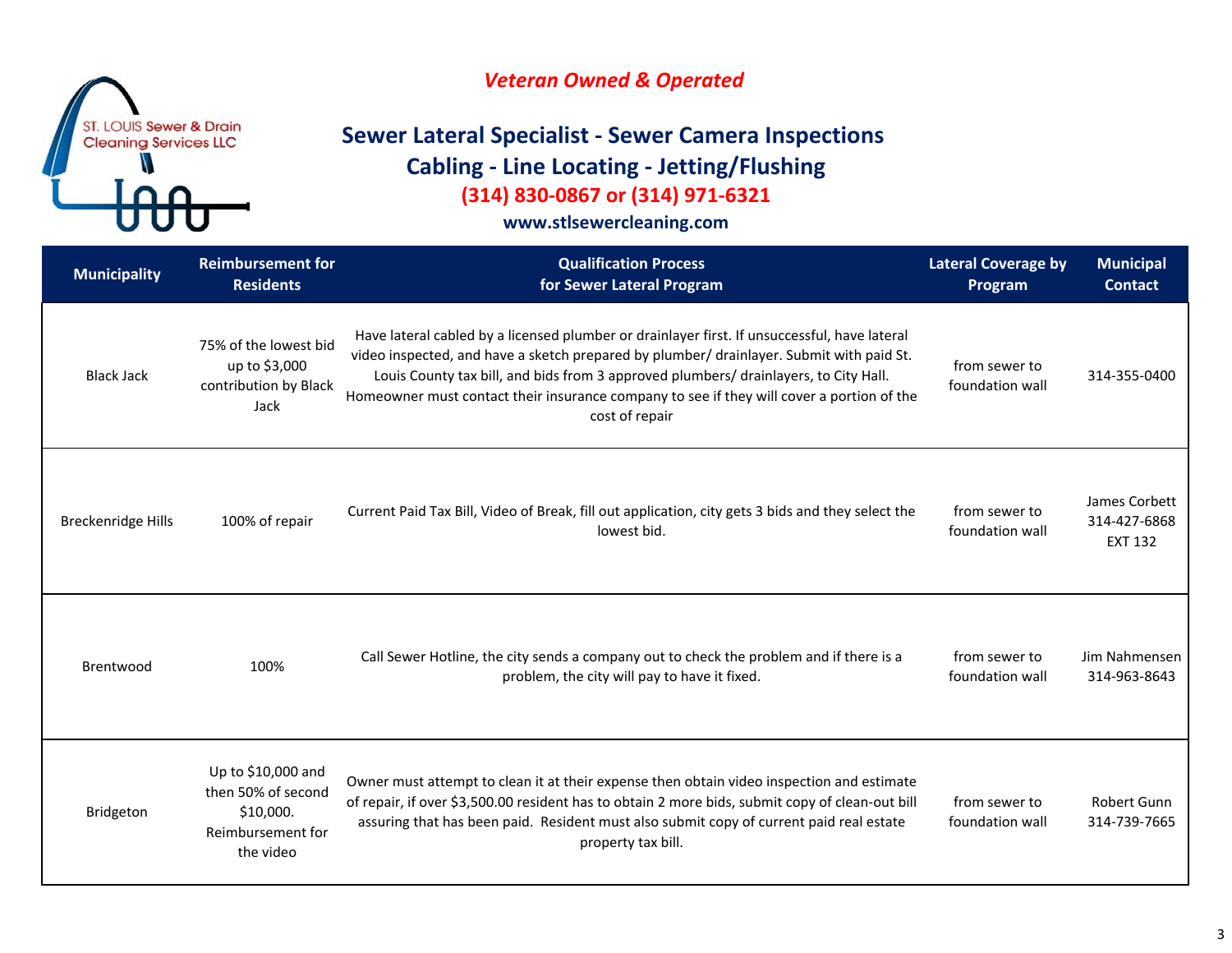

# **Sewer Lateral Specialist ‐ Sewer Camera Inspections Cabling ‐ Line Locating ‐ Jetting/Flushing (314) 830‐0867 or (314) 971‐6321**

| <b>Municipality</b> | <b>Reimbursement for</b><br><b>Residents</b> | <b>Qualification Process</b><br>for Sewer Lateral Program                                                                                                                                                                                                        | <b>Lateral Coverage by</b><br>Program   | <b>Municipal</b><br><b>Contact</b>   |
|---------------------|----------------------------------------------|------------------------------------------------------------------------------------------------------------------------------------------------------------------------------------------------------------------------------------------------------------------|-----------------------------------------|--------------------------------------|
| Charlack            | 80% up to \$3,500                            | Application, copy of real estate tax bill for the property also paid invoice for the repair of<br>the sewer lateral, paid invoice for cabling, documentation of dye testing, and televising of<br>the sewer lateral within past 3 months.                        | from sewer to<br>foundation wall        | Zella Hornal<br>314-427-4715         |
| Chesterfield        | up to \$15,000                               | Have line cabled out, apply for program, then they send a company out to camera it, if it<br>qualifies, and is an emergency we fix right away, not an emergency get 3 bids from<br>contractors, who must be Master Drainlayers, also must have paid tax receipt. | from sewer to<br>foundation wall        | <b>Brian McGownd</b><br>636-537-4762 |
| Clarkson Valley     | up to \$5,000                                | Have sewer lateral cabled then have the line televised, need 3 bids from licensed plumbing<br>contractors in St. Louis County, bring in paid real estate tax bill.                                                                                               | from sewer to<br>foundation wall        | Michelle<br>McMahon<br>636-227-8607  |
| Clayton             | up to \$400                                  | Have line cabled out at their expense. If not fixed, call city, city gives list, owners have it<br>videogrpahed and repaids are reimbursed if the repair qualifies.                                                                                              | From 3-5 feet of<br>foundation to sewer | <b>Michael Pratt</b><br>314-290-8540 |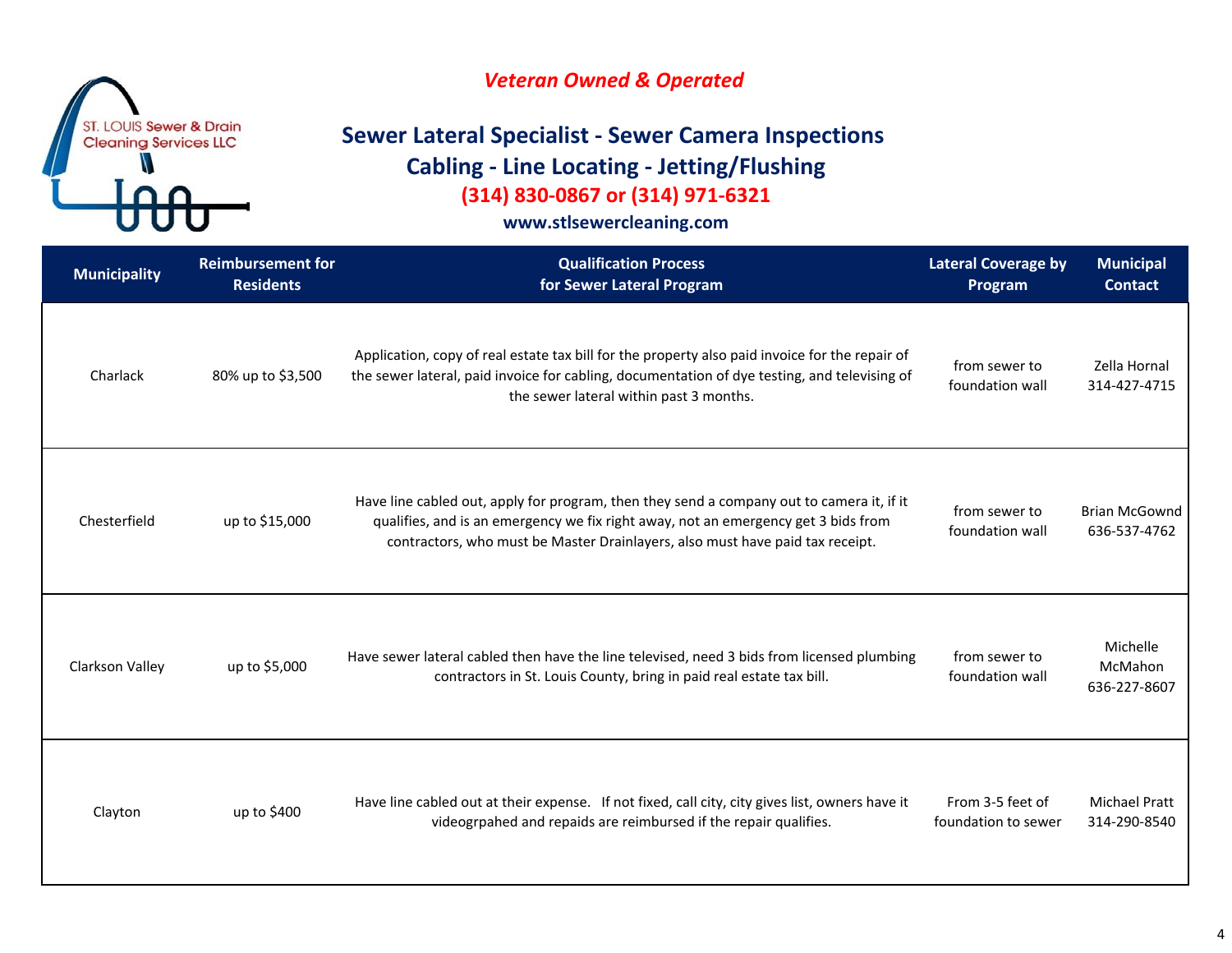

# **Sewer Lateral Specialist ‐ Sewer Camera Inspections Cabling ‐ Line Locating ‐ Jetting/Flushing (314) 830‐0867 or (314) 971‐6321**

| <b>Municipality</b> | <b>Reimbursement for</b><br><b>Residents</b> | <b>Qualification Process</b><br>for Sewer Lateral Program                                                                                                                                                                                                                                                                                                  | <b>Lateral Coverage by</b><br>Program | <b>Municipal</b><br><b>Contact</b>      |
|---------------------|----------------------------------------------|------------------------------------------------------------------------------------------------------------------------------------------------------------------------------------------------------------------------------------------------------------------------------------------------------------------------------------------------------------|---------------------------------------|-----------------------------------------|
| Country Club Hills  | 100%                                         | Have line cabled. If this does not solve the problem, then obtain 3 estimates from<br>plumbers. Owner provides a statement from plumber about the lateral, and a video<br>showing the lateral is broken.                                                                                                                                                   | from sewer to<br>foundation wall      | <b>Terronn Millett</b><br>314-261-0845  |
| Crestwood           | 100%                                         | If sewer is blocked and can't be opened, then call the city, or if they have had 3 cleanouts,<br>they go out and attempt to video the line, if a break then city pays to have that portion<br>repaired.                                                                                                                                                    | from sewer to<br>foundation wall      | Roseann<br>Shannon<br>314-729-4837      |
| Creve Coeur         | 80% of costs up to<br>\$7,500                | Have line cabled out, if does not solve problem, file application with city have line<br>videotaped and bring tape to city. City reviews tape, if they find collapsed line or break,<br>then they get 3 bids from licensed plumber in St. Louis county, then they recommed a<br>bidder, paid receipt from contractor. Requires a copy of paid tax receipt. | from sewer to<br>foundation wall      | Dept of Public<br>Works<br>314-872-2533 |
| Dellwood            | 100%                                         | Owner must provide clear evidence of a break in the line, either a video of the or dye<br>testing positive to the lateral. Provide this to the city.                                                                                                                                                                                                       | from sewer to<br>foundation wall      | <b>Brooke Smith</b><br>314-521-4339     |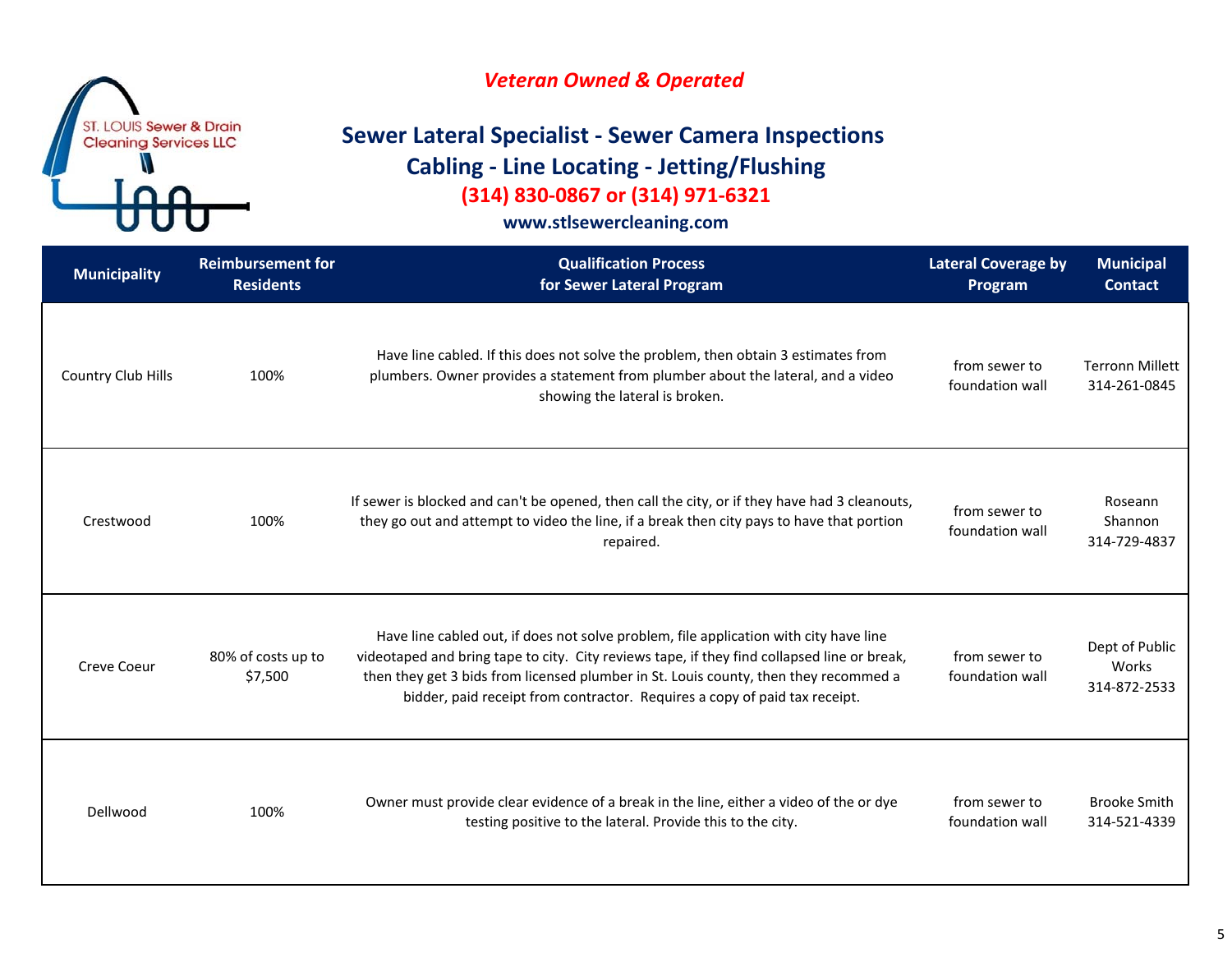### *Veteran Owned & Operated*

# **Sewer Lateral Specialist ‐ Sewer Camera Inspections Cabling ‐ Line Locating ‐ Jetting/Flushing (314) 830‐0867 or (314) 971‐6321**

| <b>Municipality</b> | <b>Reimbursement for</b><br><b>Residents</b> | <b>Qualification Process</b><br>for Sewer Lateral Program                                                                                                                                                                                                                                                                                                                                              | <b>Lateral Coverage by</b><br>Program       | <b>Municipal</b><br><b>Contact</b>      |
|---------------------|----------------------------------------------|--------------------------------------------------------------------------------------------------------------------------------------------------------------------------------------------------------------------------------------------------------------------------------------------------------------------------------------------------------------------------------------------------------|---------------------------------------------|-----------------------------------------|
| Des Peres           | up to \$5,000                                | Application form, \$150.00 fee, verification letter from plumber.                                                                                                                                                                                                                                                                                                                                      | from sewer to<br>foundation wall            | Dennis Knock<br>314-835-6130            |
| Ellisville          | 100% up to \$15,000                          | Have lateral cabled. If this does not solve the problem, contact planning and complete<br>application. City may authorize a video inspection of the line. Then they will make a<br>judgement as to whether line qualifies for the program. If so, owner obtains 3 bids and<br>submits them to the city. The city awards the contract, and then pays the contractor<br>uppon completion of the repairs. | from sewer to<br>foundation wall            | Donna Bragdon<br>636-227-9660           |
| Ferguson            | City will pay 85% of<br>the costs of repair  | Have lateral cabled. If this does not solve the problem, have the contractor videotape the<br>line with city inspector present. Public Works dept. wil review the tape. Fill out an<br>application and obtain 3 bids. The city will take the lowest and best bid. Owner submits<br>15% of estimated cost before repair is made. Additional cost will be collected with final<br>billing.               | from sewer to<br>foundation wall            | Terry O'Neil<br>314-521-7721            |
| Florissant          | 100%                                         | Have line cabled by an approved video inspection report contractor. If this does not solve<br>the problem then a video and diagram will be made. Submit this with application and paid<br>real estate tax receipt, to the city engineer for review. If approved, the city's crew                                                                                                                       | From sewer to within 5<br>feet of residence | Dept of Public<br>Works<br>314-839-7618 |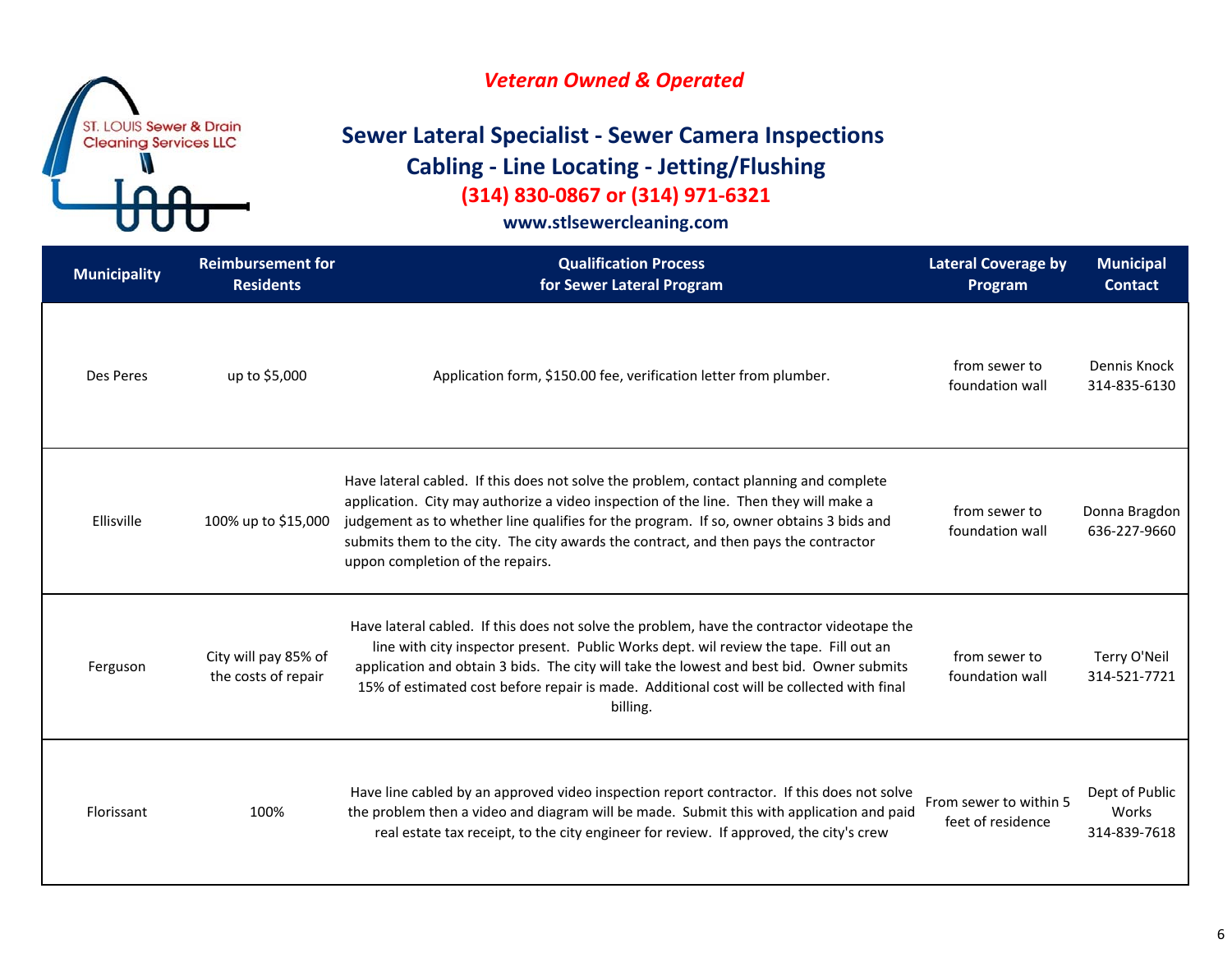

# **Sewer Lateral Specialist ‐ Sewer Camera Inspections Cabling ‐ Line Locating ‐ Jetting/Flushing (314) 830‐0867 or (314) 971‐6321**

| <b>Municipality</b> | <b>Reimbursement for</b><br><b>Residents</b> | <b>Qualification Process</b><br>for Sewer Lateral Program                                                                                                                                                                                                                                                                                                                                                                                                 | <b>Lateral Coverage by</b><br>Program   | <b>Municipal</b><br><b>Contact</b>                            |
|---------------------|----------------------------------------------|-----------------------------------------------------------------------------------------------------------------------------------------------------------------------------------------------------------------------------------------------------------------------------------------------------------------------------------------------------------------------------------------------------------------------------------------------------------|-----------------------------------------|---------------------------------------------------------------|
| Frontenac           | 100% up to \$3,400                           | Have lateral cabled or jetted. If this doesn't solve the problem, contact public works and<br>complete application. Submit to the city a copy of paid tax receipts, vido inspection of line,<br>3 bids, a signed and notartized statement from a St. Louis County Licensed Master Plumber<br>or Drainlaying Contractor as verifcation for the need for sewer lateral to be repaired copy<br>of signed and accepted contract with contractor.              | from 3-5 feet of<br>foundation to sewer | Jeff Wappelhorst<br>314-994-3200                              |
| Glendale            | up to \$3,000                                | Have line cleaned. If this does not solve the problem and plumber feels there is a break in<br>the line then submit an application with the city. The city will have line examined with a<br>video camera. If the line is not broken, the cost will be paid by the owner. If the line is<br>broken, the city will solicit 3 bids and have the repairs done.                                                                                               | from sewer to<br>foundation wall        | <b>Terry Jones</b><br>314-965-3600                            |
| <b>Green Park</b>   | 100%                                         | Have line cabled by plumber. If problem is not resolved, contact Saint Louis County Sewer<br>Lateral Repair Program and request application. Contact a licensed plumber in the county<br>to do an assessment and video of the sewer lateral. Prepare application and submit, with<br>copy of paid real estate tax bill, to county for review. If problem is broken lateral, county<br>will request 3 bids, and pay for the lowest to come out to do work. | from sewer to<br>foundation wall        | St. Louis County,<br>Dept. of Public<br>Works<br>314-615-8427 |
| Greendale           | 100%                                         | Have line cabled by St. Louis County licensed plumber. If this does not solve the problem,<br>contact a licensed plumber in the county to do an assessment and video of the sewer<br>lateral. Prepare application and submit with copyof paid real estate tax bill, to county for<br>review. If problem is broken lateral, county will request 3 bids, and pay for the lowest to<br>come out to do work.                                                  | from sewer to<br>foundation wall        | St. Louis County,<br>Dept. of Public<br>Works<br>314-615-8427 |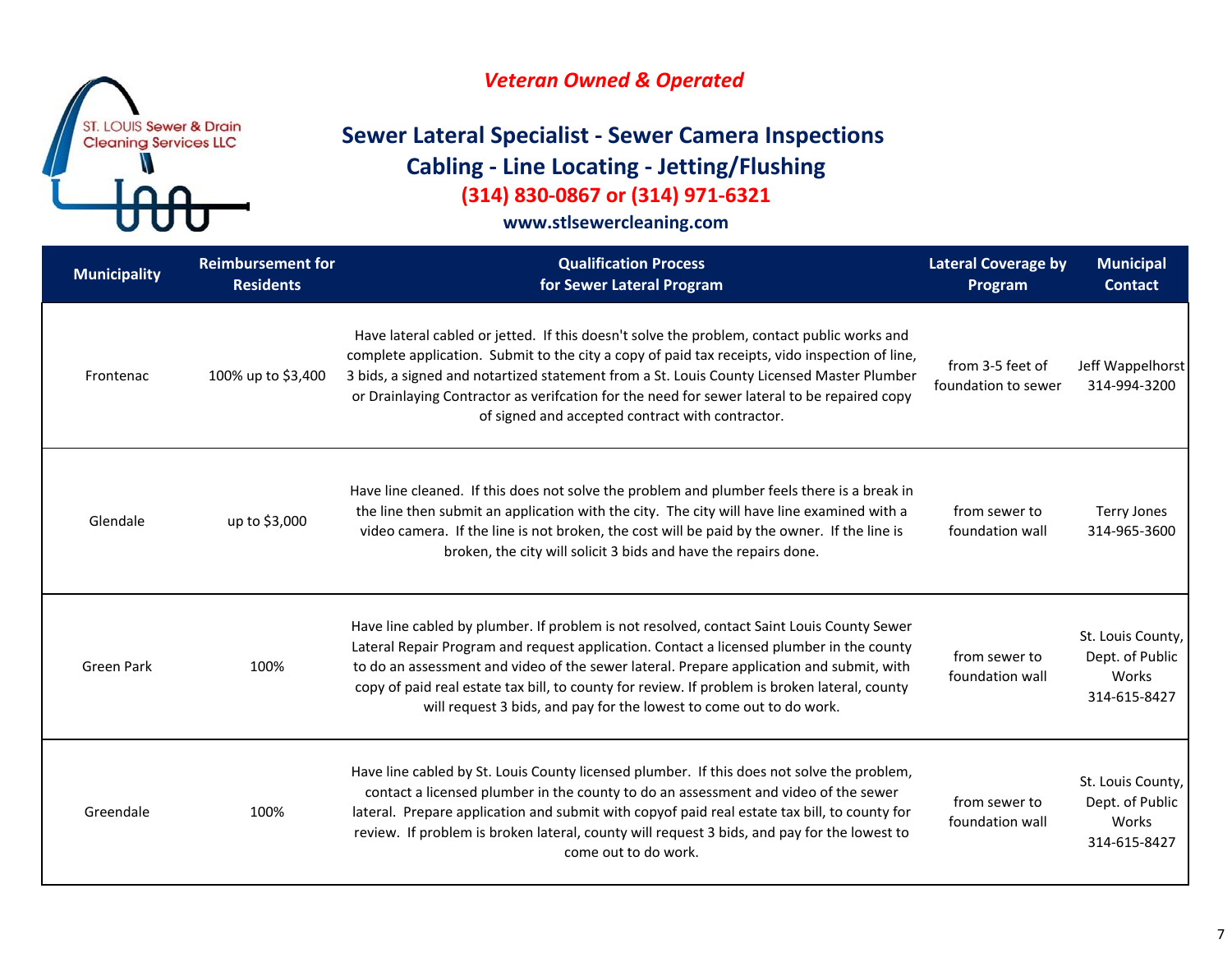### *Veteran Owned & Operated*

# **Sewer Lateral Specialist ‐ Sewer Camera Inspections Cabling ‐ Line Locating ‐ Jetting/Flushing (314) 830‐0867 or (314) 971‐6321**

| <b>Municipality</b> | <b>Reimbursement for</b><br><b>Residents</b>           | <b>Qualification Process</b><br>for Sewer Lateral Program                                                                                                                                                                                                                                                                                                                                                                                                                                                   | <b>Lateral Coverage by</b><br>Program            | <b>Municipal</b><br><b>Contact</b>                            |
|---------------------|--------------------------------------------------------|-------------------------------------------------------------------------------------------------------------------------------------------------------------------------------------------------------------------------------------------------------------------------------------------------------------------------------------------------------------------------------------------------------------------------------------------------------------------------------------------------------------|--------------------------------------------------|---------------------------------------------------------------|
| <b>Hanely Hills</b> | 100%                                                   | Contact village hall, city hall schedules camera inspection, must be current in all bills to<br>village city calls plumber to make repairs.                                                                                                                                                                                                                                                                                                                                                                 | from sewer to<br>foundation wall                 | St. Louis County,<br>Dept. of Public<br>Works<br>314-615-8427 |
| Hazelwood           | 90% of repair up t<br>\$7,500                          | Owner has video made of lateral and has scope of work prepared. Owner obtains 3<br>estimates, brings a copy of paid tax receipt ocunty permit and county final inspection, city<br>excavation, lien waiver, and a paid receipt for reimbursement.                                                                                                                                                                                                                                                           | from sewer to<br>foundation wall                 | Kathy Baker<br>314-839-3700                                   |
| Jennings            | 100% up to \$10,000                                    | Have to have line cleared out, then check with MSD. Have line televised, plumber makes<br>report, and fills out claim. City will pay up to \$10,000                                                                                                                                                                                                                                                                                                                                                         | from 5 feet outside of<br>foundation to the main | <b>Robert Bailey</b><br>314-388-1164                          |
| Kirkwood            | 60% of repair plus any<br>unused portion of<br>deposit | Have line cabled. If this does not solve the problem, then fill out an applicaton and deposit<br>\$400.00 with the city. Arrange camera inspection of line. If camera inspection shows the<br>line doesn't need to be repaired, the deposit is refunded minus the camera inspection cost.<br>If line is damaged, city will authorize owner to solict 3 bids from city's list of contractors.<br>Have lowest bidder perform repairs. City will pay 60% to contractor. Homeowners will pay<br>contractor 40%. | from sewer to<br>foundation wall                 | Patty Dodel<br>314-822-5822                                   |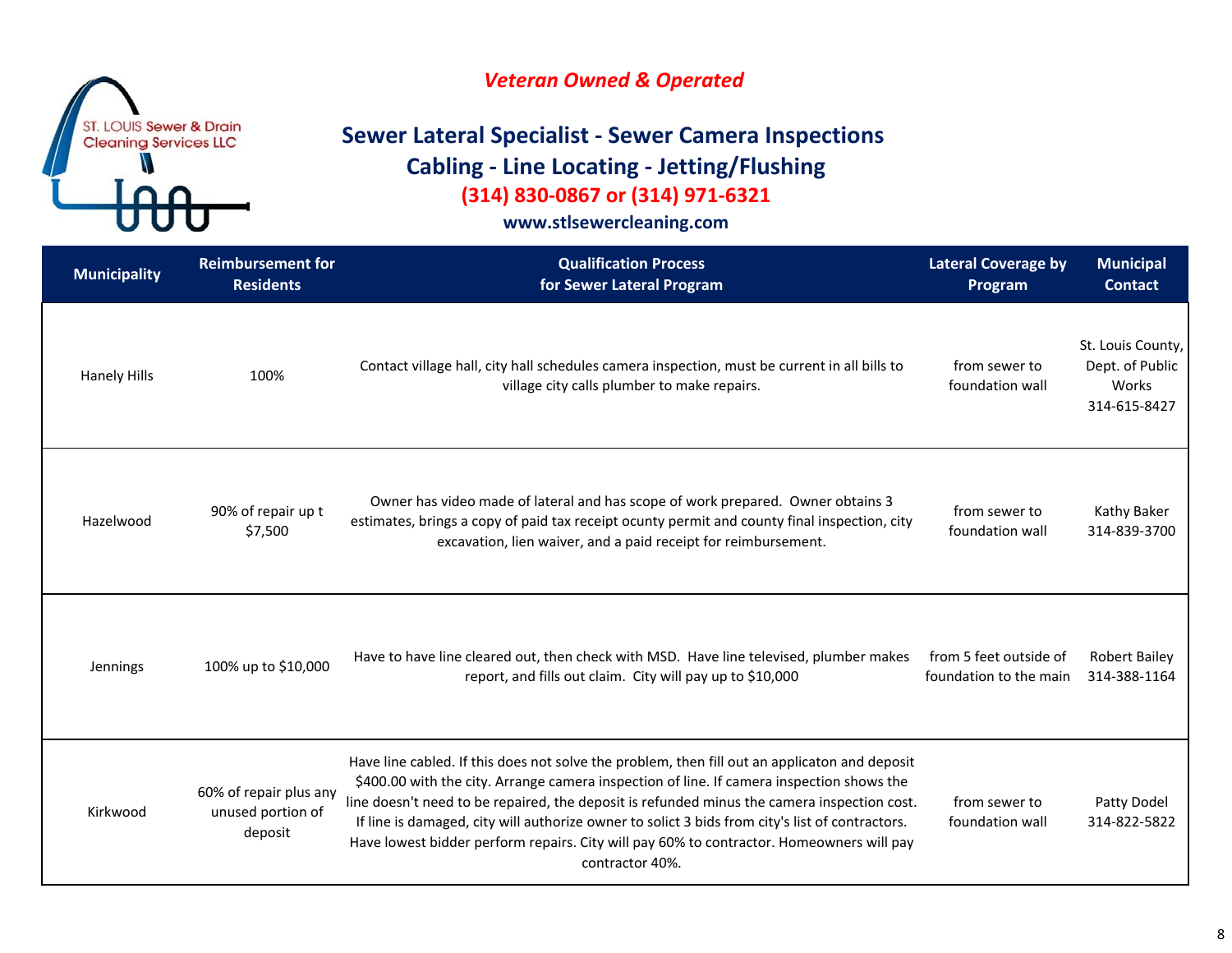

# **Sewer Lateral Specialist ‐ Sewer Camera Inspections Cabling ‐ Line Locating ‐ Jetting/Flushing (314) 830‐0867 or (314) 971‐6321**

| <b>Municipality</b>     | <b>Reimbursement for</b><br><b>Residents</b>                                                 | <b>Qualification Process</b><br>for Sewer Lateral Program                                                                                                                                                                                | <b>Lateral Coverage by</b><br>Program | <b>Municipal</b><br><b>Contact</b>  |
|-------------------------|----------------------------------------------------------------------------------------------|------------------------------------------------------------------------------------------------------------------------------------------------------------------------------------------------------------------------------------------|---------------------------------------|-------------------------------------|
| Manchester              | City pays up to \$6000.<br>Home owner pays first<br>\$500 and all costs<br>exceeding \$6,000 | Prepare application, sumbit with paid real estate taxreceipt and \$500 fee.                                                                                                                                                              | from sewer to<br>foundation wall      | <b>Bob Ruck</b><br>636-227-1385     |
| Maplewood               | 100%                                                                                         | Submit written confirmation from a reputable cabling or plumbing contractor that the line<br>is broken and provide a video. Location is then added to list for repair. City personnel and a<br>licensed plumber will perform the repair. | from sewer to<br>foundation wall      | Anthony Traxler<br>314-646-3635     |
| Marlborough             | Divide up what is in<br>number of people<br>using the fund                                   | the fund between the Owner must obtain 3 bids, have video of lateral to verify actual break. The resident chooses<br>the contractor.                                                                                                     | from sewer to<br>foundation wall      | <b>Ruth Elliott</b><br>314-962-9255 |
| <b>Maryland Heights</b> | City will pay for all<br>repair costs up to<br>\$10,000 and 50% of<br>costs over that        | Have line cleaned. If this does not solve the problem, file a claim with the city. The will have<br>line videotaped. If the line is damaged, the city will hire a contractor to make repairs.                                            | from sewer to<br>foundation wall      | L.G. Loos<br>314-291-6550           |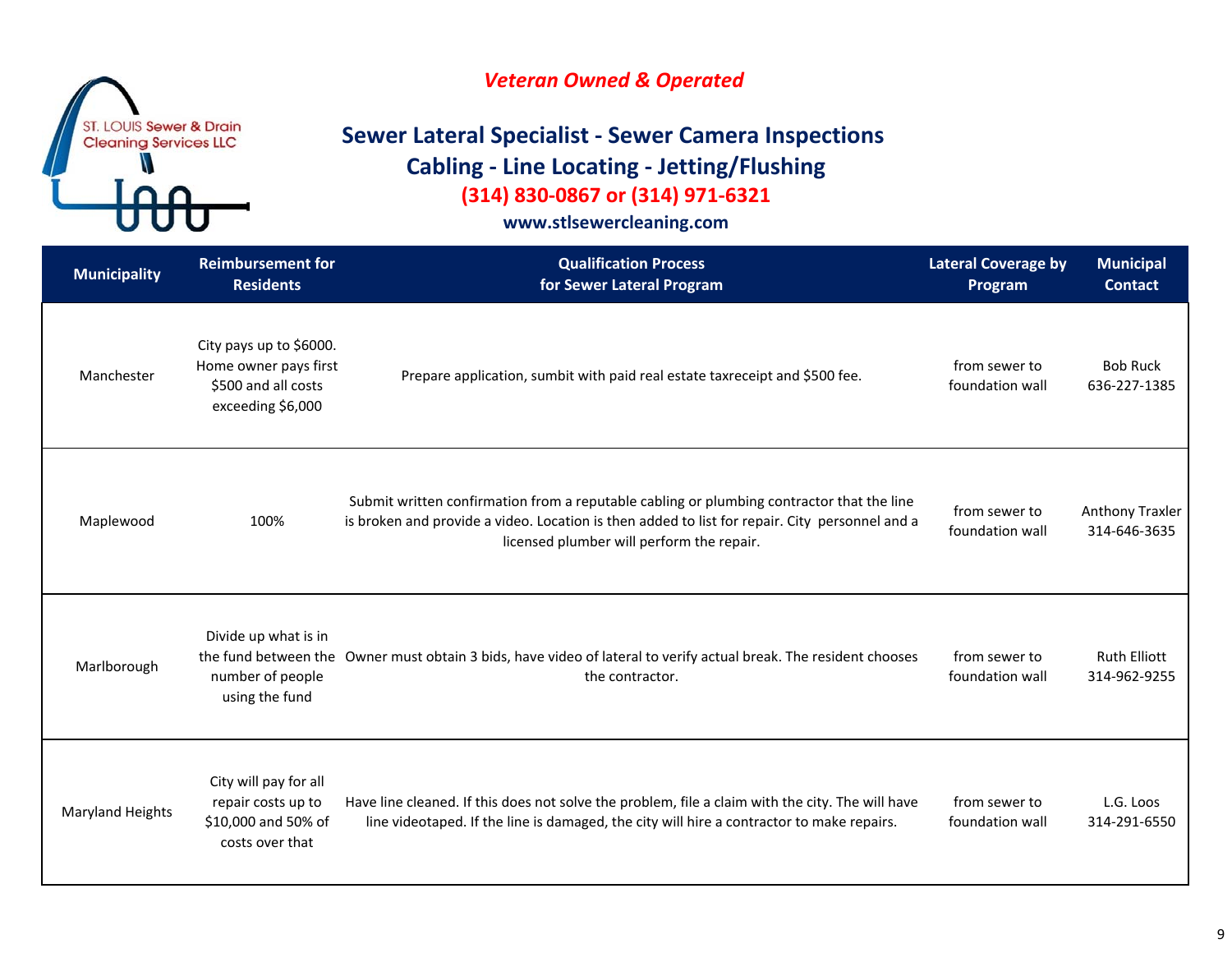### *Veteran Owned & Operated*

# **Sewer Lateral Specialist ‐ Sewer Camera Inspections Cabling ‐ Line Locating ‐ Jetting/Flushing (314) 830‐0867 or (314) 971‐6321**

| <b>Municipality</b> | <b>Reimbursement for</b><br><b>Residents</b> | <b>Qualification Process</b><br>for Sewer Lateral Program                                                                                                                                                                                                   | <b>Lateral Coverage by</b><br>Program | <b>Municipal</b><br><b>Contact</b>      |
|---------------------|----------------------------------------------|-------------------------------------------------------------------------------------------------------------------------------------------------------------------------------------------------------------------------------------------------------------|---------------------------------------|-----------------------------------------|
| <b>Moline Acres</b> | 100%                                         | Fill out application. Application goes before the board. City provides a list of contractors,<br>and owner picks the contractor                                                                                                                             | from sewer to<br>foundation wall      | <b>Gilbert Williams</b><br>314-868-2433 |
| Normandy            | 100%                                         | Owner must contact City Hall and make them aware there's an issue. They will send out<br>someone to video inspect and clean the line. If there is an actual break, city will reimburse<br>owner for the video, get bids and schedule repairs within a week. | from sewer to<br>foundation wall      | Rodney Jarret<br>314-385-3300           |
| Northwoods          | 100%                                         | Owner must fill out application, and pay for the video inspection of lateral. Once form is<br>filled out by plumber, city hall will solicit 3 bids, and take lowest bid to make the repair.                                                                 | No information                        | Denise Griffin<br>314-385-8000          |
| Oakland             | Up to \$2,500                                | Have line cabled. If this does not solve the problem, have a reputable plumber televise the<br>line. If the video shows that the line is broken, the resident may turn in a paid bill for the<br>repair to receive reimbursement.                           | from sewer to<br>foundation wall      | Deborah<br>LeMoine<br>314-416-0026      |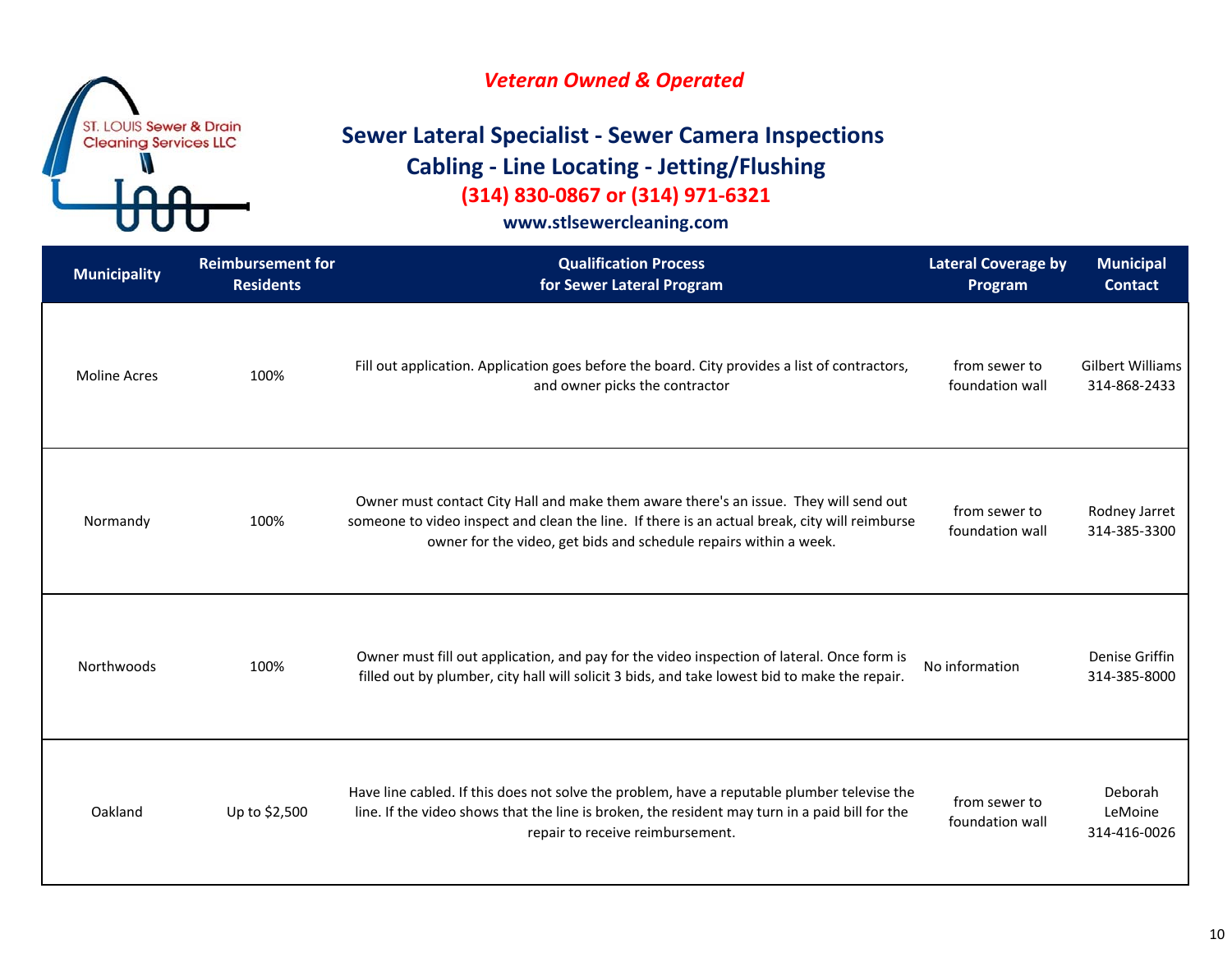

# **Sewer Lateral Specialist ‐ Sewer Camera Inspections Cabling ‐ Line Locating ‐ Jetting/Flushing (314) 830‐0867 or (314) 971‐6321**

| <b>Municipality</b> | <b>Reimbursement for</b><br><b>Residents</b> | <b>Qualification Process</b><br>for Sewer Lateral Program                                                                                                                                                                                                                                                                                                                                                                                                                                                                             | <b>Lateral Coverage by</b><br>Program | <b>Municipal</b><br><b>Contact</b>          |
|---------------------|----------------------------------------------|---------------------------------------------------------------------------------------------------------------------------------------------------------------------------------------------------------------------------------------------------------------------------------------------------------------------------------------------------------------------------------------------------------------------------------------------------------------------------------------------------------------------------------------|---------------------------------------|---------------------------------------------|
| Olivette            | 80% of lowest bid, up<br>to \$3,500          | Contact MSD to see if main is problem. If not, have line cabled by licensed drainlayer. If this<br>does not solve problem, have video investigation done. Fill out applicaton and submit<br>written documentation from licensed plumbing company or licensed drainlayer that line<br>could not be opened, photographs of ground markings video and proof of paid taxed. City<br>reviews request and if accepted, owner solicit 3 bids and chooses contractor they want.<br>After completion, owner submits bills and waivers to city. | 3 feet from foundation<br>to sewer    | <b>Bruce McGregor</b><br>314-993-0252       |
| Overland            | 100%                                         | Have it cabled within 60 days of application. If this does not solve the problem, come in and<br>fill out application. The city will contract to have the line televised. If broken, the city will<br>solicit bids and hire the lowest/best bid. If not defective, the owner pays for televising.                                                                                                                                                                                                                                     | from sewer to<br>foundation wall      | Rhonda<br>Yarbrough<br>314-428-4677         |
| Pagedale            | Up to \$5,000                                | Have line cabled. If this does not solve the problem, have line televised, and get 3 bids from<br>licensed plumbers.                                                                                                                                                                                                                                                                                                                                                                                                                  | from sewer to<br>foundation wall      | No Public Works<br>Director<br>314-726-1200 |
| Pasadena Hills      | City pays up to \$2,500                      | Owner has to get verifcation to determine that the lateral is broken. Owner then has to get<br>the lateral fixed, and then go back to city to get reimbursed.                                                                                                                                                                                                                                                                                                                                                                         | Not provided                          | Kathy Runge<br>314-382-4453                 |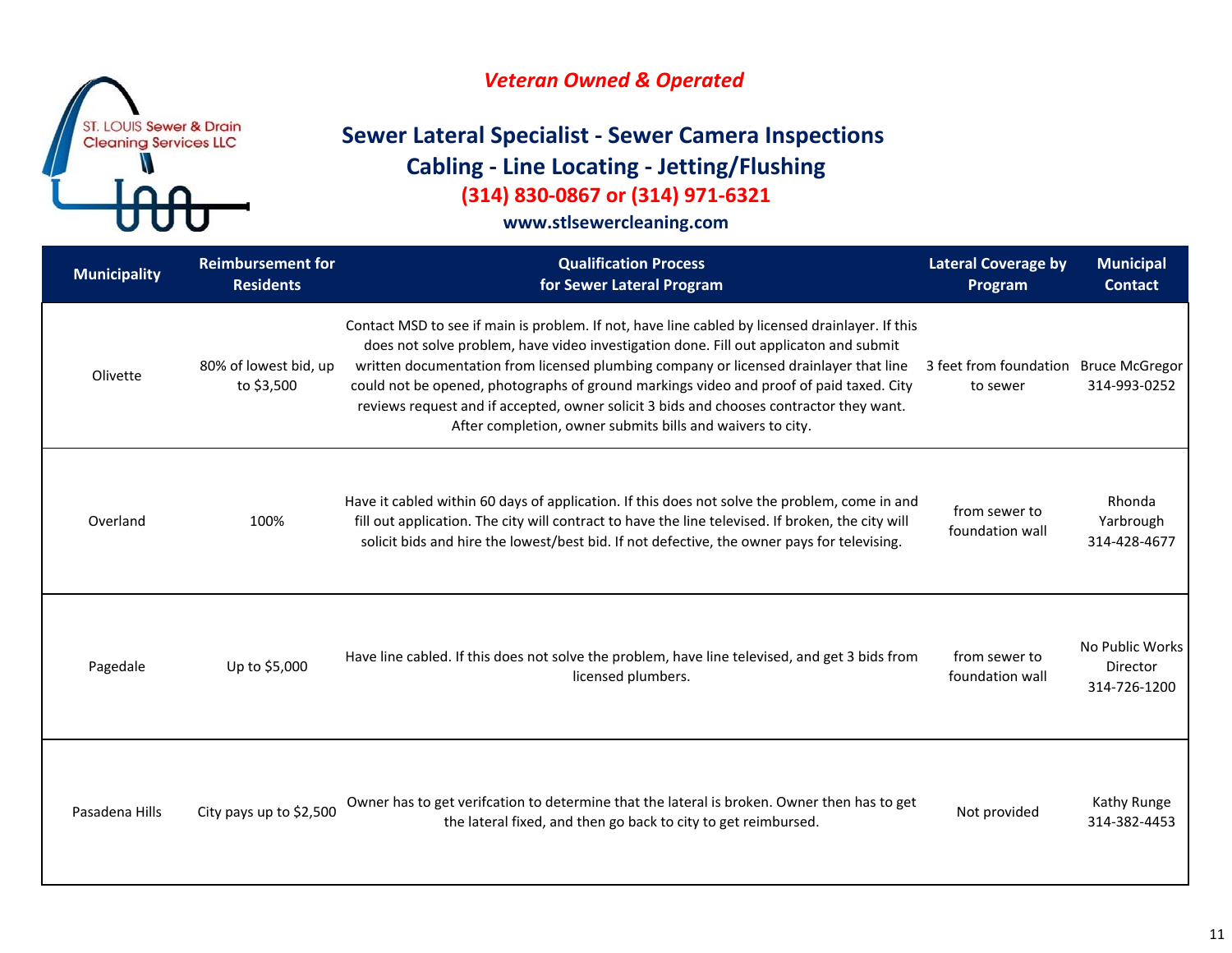

# **Sewer Lateral Specialist ‐ Sewer Camera Inspections Cabling ‐ Line Locating ‐ Jetting/Flushing (314) 830‐0867 or (314) 971‐6321**

| <b>Municipality</b>     | <b>Reimbursement for</b><br><b>Residents</b>                                            | <b>Qualification Process</b><br>for Sewer Lateral Program                                                                                                                                                                                                                                                                                      | <b>Lateral Coverage by</b><br>Program           | <b>Municipal</b><br><b>Contact</b>  |
|-------------------------|-----------------------------------------------------------------------------------------|------------------------------------------------------------------------------------------------------------------------------------------------------------------------------------------------------------------------------------------------------------------------------------------------------------------------------------------------|-------------------------------------------------|-------------------------------------|
| Pasadena Park           | Up to \$1250                                                                            | Have line cabled. If this does not solve the problem contact Pasadena Park, fill out an<br>application along with a paid real estate tax bill. Hire a contractor to televise line. If line is<br>defective, get 3 bids from licensed and bonded contractors for repair. Upon completion,<br>submit copy of paid bill from licensed contractor. | from sewer to<br>foundation wall                | Village Clerk<br>314-383-0010       |
| Pine Lawn               | 100%                                                                                    | Owner must obtain 3 bids and a video of the broken lateral. City will pay up to \$150 for<br>video if the lateral is broken.                                                                                                                                                                                                                   | from sewer to<br>foundation wall                | <b>Brain Kueger</b><br>314-261-5500 |
| <b>Richmond Heights</b> | City pays 100% of cost<br>up to \$7,000 then pay<br>50% of cost above<br>\$7,000 amount | Be up to date on taxes and MSD bills. Have cabling done by plumber of home comes out<br>and makes investigation. Will contact home owner with follow-up arrangements.                                                                                                                                                                          | From 5 feet from<br>foundation wall to<br>sewer | Tim Halle<br>314-645-2277           |
| Riverview               | 100% up to \$3,000                                                                      | Have line cabled. If this does not solve the problem, have line televised. Then fill out<br>application, and must have paid tax receipt                                                                                                                                                                                                        | from sewer to<br>foundation wall                | Dan Fraley<br>314-868-0700          |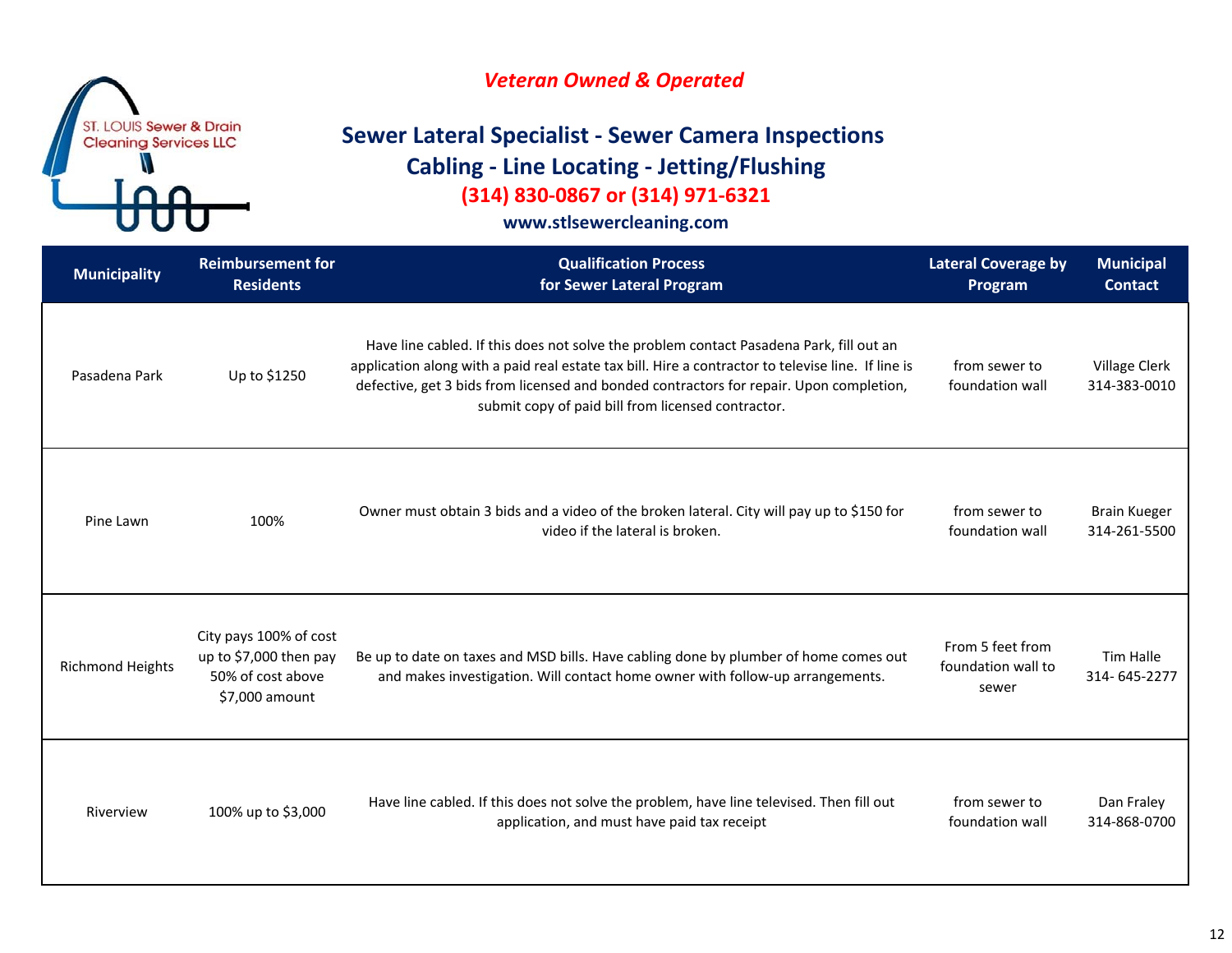### *Veteran Owned & Operated*

# **Sewer Lateral Specialist ‐ Sewer Camera Inspections Cabling ‐ Line Locating ‐ Jetting/Flushing (314) 830‐0867 or (314) 971‐6321**

| <b>Municipality</b> | <b>Reimbursement for</b><br><b>Residents</b> | <b>Qualification Process</b><br>for Sewer Lateral Program                                                                                                                                                                                                                                                                                                                                                                       | <b>Lateral Coverage by</b><br>Program           | <b>Municipal</b><br><b>Contact</b>                 |
|---------------------|----------------------------------------------|---------------------------------------------------------------------------------------------------------------------------------------------------------------------------------------------------------------------------------------------------------------------------------------------------------------------------------------------------------------------------------------------------------------------------------|-------------------------------------------------|----------------------------------------------------|
| <b>Rock Hill</b>    | 100%                                         | Have line cabled. If this does not solve problem, notify city that they have a problem, city<br>sends out a videoscope. If the lateral is cracked or broken, the city will approve the repair                                                                                                                                                                                                                                   | from sewer to<br>foundation wall                | Ron Meyer<br>314-968-1410<br>EXT 8016              |
| St. Ann             | 85%                                          | Have line cabled. If this does not solve the problem contact St. Ann Dept. Of Public Works.<br>Fill out an application along with a paid real estate tax bill. Hire a contractor to televise<br>line. If line is defective get 3 bids from licensed contractors for repair. Upon completion,<br>submit copy of paid bill from licensed contractor.                                                                              | from sewer to<br>foundation wall                | No Public Works<br><b>Director</b><br>314-423-2917 |
| St. John            | 100%                                         | Have line cabled. If this does not solve the problem, have video of line. Then fill out<br>application from the city.                                                                                                                                                                                                                                                                                                           | from sewer to<br>foundation wall                | James Phillips<br>314-427-8700                     |
| Shrewsbury          | 90% of lowest bid, not<br>to exceed \$4,000  | Have line cabled out at owner's expense. If problem is not resolved, call the city and they<br>will arrange for MSD to perform a dye test. Upon result of this test, city will arrange for a<br>private contactor to televise the line. If it is shown that the lateral is broken, the city will<br>solicit bids from at least 3 plumbing contractors or drainlayer firms licensed to perform<br>such work in St. Louis County. | From 5 feet from<br>foundation wall to<br>sewer | Monica Llorian<br>314-647-5795                     |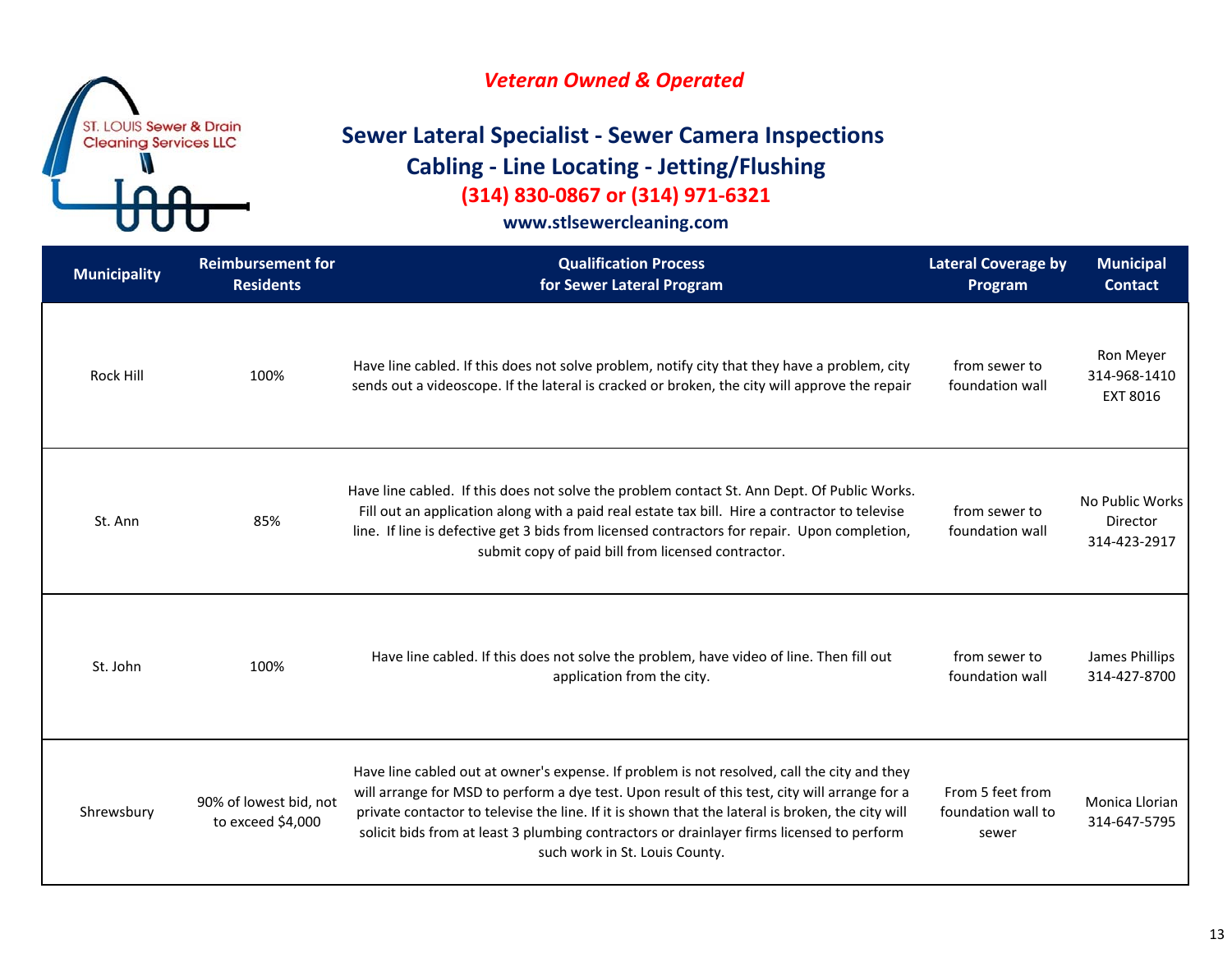### *Veteran Owned & Operated*

# **Sewer Lateral Specialist ‐ Sewer Camera Inspections Cabling ‐ Line Locating ‐ Jetting/Flushing (314) 830‐0867 or (314) 971‐6321**

| <b>Municipality</b>    | <b>Reimbursement for</b><br><b>Residents</b> | <b>Qualification Process</b><br>for Sewer Lateral Program                                                                                                                                                                                                                                                                                | <b>Lateral Coverage by</b><br>Program | <b>Municipal</b><br><b>Contact</b>            |
|------------------------|----------------------------------------------|------------------------------------------------------------------------------------------------------------------------------------------------------------------------------------------------------------------------------------------------------------------------------------------------------------------------------------------|---------------------------------------|-----------------------------------------------|
| <b>Sycramore Hills</b> | 100%                                         | Have line cabled. If that doesn't solve problem, have line televised. If line is collapsed or<br>broken, owner needs to get 3 bids for repairs.                                                                                                                                                                                          | from sewer to<br>foundation wall      | No Public Works<br>Director: 314-<br>426-5750 |
| <b>Twin Oaks</b>       | Up to \$2000                                 | Have line cabled out and return application with proof of cabling and video. Schedule<br>appointment to review video. Owner shall have work completed. When completed owner<br>shall file a copy of the paid cable bill, a written statement work has been completed and an<br>itemized bill from the contractor.                        | from sewer to<br>foundation wall      | Sharon<br>636-225-7873                        |
| <b>University City</b> | 90% of costs                                 | Have line cabled by licensed plumber. If this doesn't solve problem, have the line inspected<br>by video camera, and have sketch of sewer lateral break location prepared by licensed<br>plumber. County and city tax bills must be paid. Complete application form, and contact<br>homeowner's insurance company and check on coverage. | from sewer to<br>foundation wall      | <b>Errol Tate</b><br>314-505-8565             |
| <b>Valley Park</b>     | Up to \$3500                                 | Owner must have MSD verifity lateral sewer problem and provide written documentatin<br>from a licensed plumbing company that the line could not be opened. Must video and<br>photograph the line and have all taxes paid.                                                                                                                | 3 feet from foundation<br>to sewer    | <b>Gelald Martin</b><br>636-225-8930          |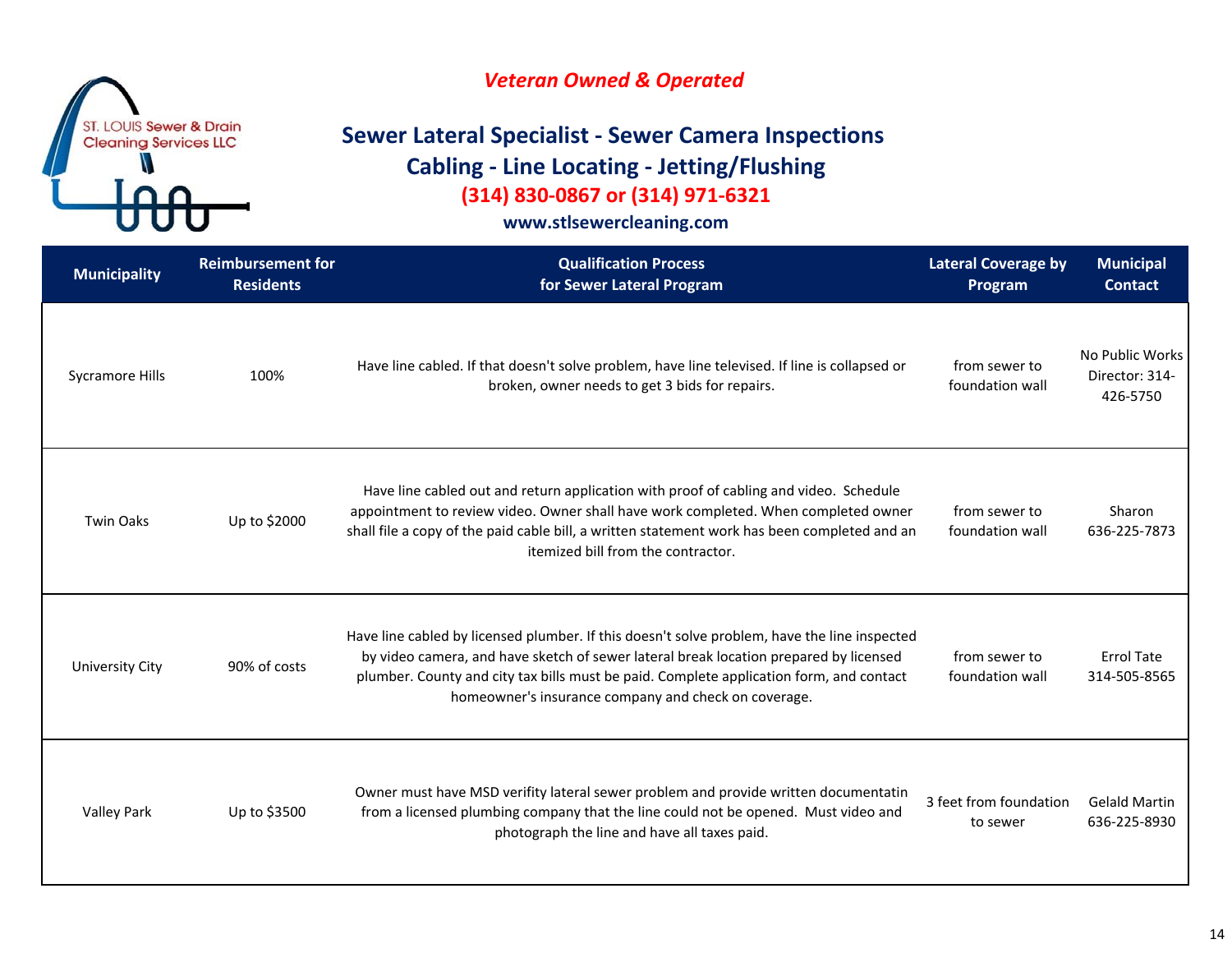

# **Sewer Lateral Specialist ‐ Sewer Camera Inspections Cabling ‐ Line Locating ‐ Jetting/Flushing (314) 830‐0867 or (314) 971‐6321**

| <b>Municipality</b>   | <b>Reimbursement for</b><br><b>Residents</b>                            | <b>Qualification Process</b><br>for Sewer Lateral Program                                                                                                                                                                                                                                                                   | <b>Lateral Coverage by</b><br>Program   | <b>Municipal</b><br><b>Contact</b> |
|-----------------------|-------------------------------------------------------------------------|-----------------------------------------------------------------------------------------------------------------------------------------------------------------------------------------------------------------------------------------------------------------------------------------------------------------------------|-----------------------------------------|------------------------------------|
| Vinita Park           | 50%                                                                     | Owner arrages verification with TV. Owner calls city, and fills out an application The city<br>sends plumber out to cable the lateral and then camera it if needed. If the lateral is bad,<br>the city will pay for 50% of the repair.                                                                                      | from sewer to<br>foundation wall        | Daniel Clasby<br>314-427-4488      |
| Vinita Terrace        | Up to \$500 towards<br>reimbursement of<br>allowable, permitted<br>work | Fill out application, given list of contractors, obtain list of licensed plumbers, provide paid<br>property tax receipt. Owner has lateral televised by company on approved list. Any<br>cleaning of lateral is owner's expense. Work must be done by licensed plumber and<br>inspected by Village.                         | <b>Not Provided</b>                     | Daniel Clasby<br>314-427-4488      |
| <b>Warson Woods</b>   | 90% of lowest bid                                                       | Have line cabled. If this does not solve the problem, have the line videoed to determine if<br>there is break. If the city approves the repair, the peroperty owner obtains bids and has<br>work done. The city pays 90% of the lowest bid.                                                                                 | from sewer to<br>foundation wall        | Mark Wittich<br>314-966-2787       |
| <b>Webster Groves</b> | 80% of lowest bid                                                       | Have line cabled. If this does not solve problem, contact Public Works. Submit application<br>and copy of paid cabling bill. City arranges for television inspection of line. If defective,<br>home owner solicits 3 bids from drainlayers or plumbing contractors licensed in Webster<br>Groves. Owner chooses contractor. | from 3-5 feet of<br>foundation to sewer | Don Larson<br>314-963-5357         |